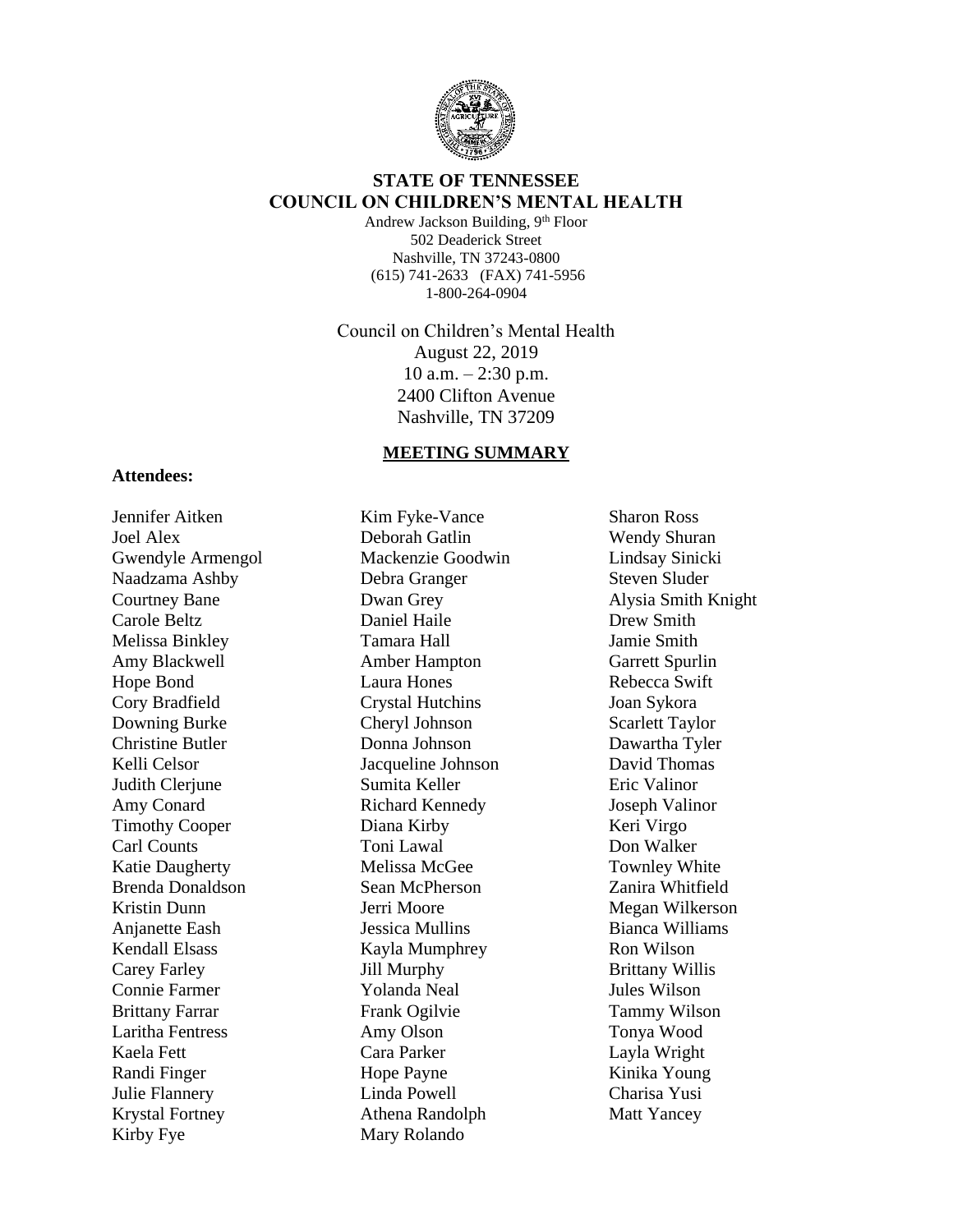## **Welcome/Introductions – Richard Kennedy (TCCY) and Matt Yancey (TDMHSAS)**

- Kennedy welcomed the group and invited attendees to introduce themselves.
- Kennedy introduced Yancey. Yancey reported it is the  $50<sup>th</sup>$  Anniversary of the Regional Intervention Program (RIP), a program for families with children 2-6 years old with behavioral challenges. He added a new RIP facility is being built in the Crieve Hall neighborhood in Nashville. There will be a ribbon cutting and open house. The program is free and currently has space available in the morning program. For more information, contact Melissa Binkley [\(melissa.binkley@tn.gov\)](mailto:melissa.binkley@tn.gov) at TDMHSAS.
- Yancey shared on September  $17<sup>th</sup>$  and  $18<sup>th</sup>$  the SOC Conference will be at Embassy Suites in Cool Springs. The conference is free and a wonderful training opportunity to learn more about SOC. This year the conference shares a joint focus on system of care and juvenile justice issues. Capacity is 400-500. Please visit <https://socacrosstn.org/> for more information.
- September  $19<sup>th</sup>$  the CHIRP and FEPI and Healthy Transitions programs will host a roundtable for young adults. If you are a young adult and/or work with young adults, please let them know about the opportunity to participate in the discussion.
- Yancey shared the Department of Education (DOE) was recently awarded a second AWARE grant. As part of this continued work, TDMHSAS will hire a part time AWARE project manager focused on mental health awareness and supports in schools and asked the group to encourage people to apply. Yancey shared, DOE Commissioner Schwinn mentioned the number one priority she has heard from school districts across the state is student behavioral health. Additionally, TDHMSAS doubled the investment in the school based mental health liaison program last year. TDMHSAS will also partner with DOE on three *Building Strong Brains* Regional Trainings.
- The Governor has prioritized youth and young adult suicide this year and Yancey reported the budget included over \$1 million for suicide prevention. TSPN has nearly doubled their staff with the additional funding and resources to further address this need. Yancey encouraged the group to reach out to TSPN Executive Director Scott Ridgway to learn who the local coordinator is for the different parts of the state and to connect with them for a great partnership opportunity.

# **Approval of Meeting Summary**

- Kennedy thanked Jerri Moore for completing the meeting summary for the last meeting.
- Kennedy asked the group if there were any corrections to the summary.

# **Motion to accept the June 10, 2019 CCMH Meeting Summary – Rolando motioned, Virgo seconded, motion passes unanimously.**

## **Tennessee Immigrant and Refugee Rights Coalition (TIRRC) – Judith Clerjeune, Policy Officer**

- Clerjeune introduced herself and the work of TIRRC.
- Clerjeune shared pieces of her personal path to citizenship as part of an immigrant family from Haiti and highlighted reasons on why it matters to have this discussion. She shared the challenges and lack of pathways for immigrant families to reach citizenship (see graphic in PowerPoint).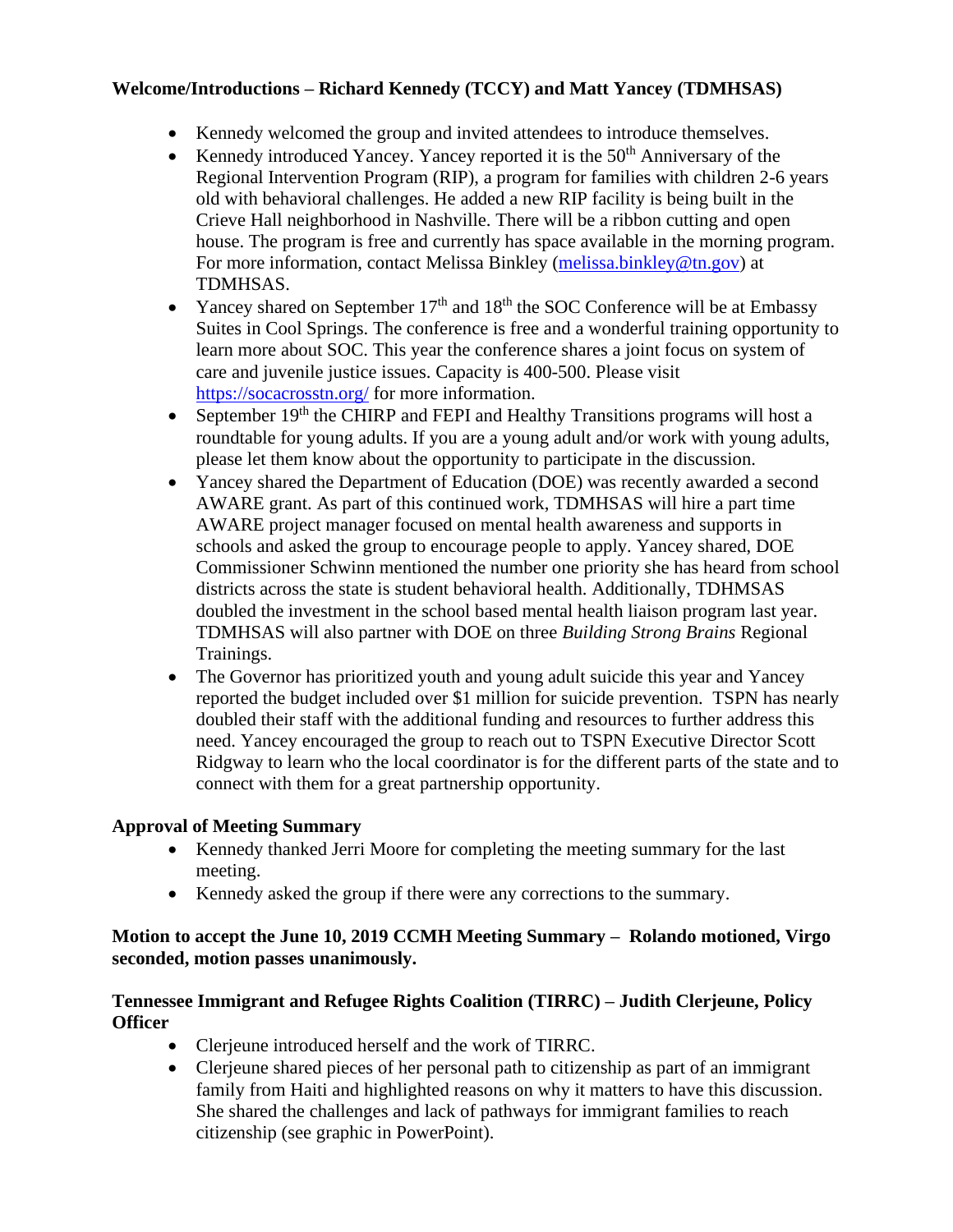- She provided information on the difference between:
	- o Refugees (protected group who are fleeing country for humanitarian reasons, e.g. war, persecution, etc.), one of the most vetted options where the country determines how many they will accept (President makes the decision in the U.S.). Historically, the U.S. number has been 95,000/year. During the first year of the Trump administration he dropped the number to 45,000, the following year it decreased to allow 30,000 with 20,000 in the status currently, and remains this number at present. There is concern that the number will be lowered again in the near future.
	- o Asylum seekers are fleeing unsafe situations, like gang or domestic violence or other unsafe situations in their home countries and currently the U.S. is seeing a lot from South America.
	- o Other types of visas are available depending on the country of origin.
- US Immigration System was last updated in the 1960s and was centered around the ideas of reuniting families, increasing the number of highly skilled workers, and humanitarian reasons.
- Types of Immigration Status include:
	- o Lawful permanent residents these are persons who are green card holders, one step from becoming U.S. citizens.
	- o Humanitarian visas include those visas for asylees, refugees, Cuban/Haitian entrants, Temporary Protected Status (TPS), Deferred Action, etc.
	- o Survivors of domestic violence, trafficking and other crimes.
	- o Nonimmigrant for those who don't intend to stay long-term, such as tourists or temporary workers.
	- o There are many others that don't fit neatly into a category but have federal authorization to be here.
- Clerjune provided a snapshot of immigration in Nashville and Tennessee.
	- o 12% in Nashville are foreign born;
	- o 5% in Tennessee are foreign born;
	- o 54% of immigrants in Nashville have been here 10+ years; and
	- o More than 40% of immigrants in Nashville are undocumented.
- Clerjeune described mixed status families, defined as different members of the family having different immigration status.
- 71,155 children in Tennessee live with undocumented parents, 1 in 9 live in a mixed status family.
- More than a third of Nashville public school students speak a language other than English at home, with 140 languages spoken in Nashville Public Schools.
- Over 50% of undocumented people in Tennessee have been here for 10+ years. Almost a quarter of undocumented immigrants in Tennessee are under the age of 25.
- A member of the group asked what sources are available for data on undocumented people. Clerjeune provide the resource – Migration Policy Institute and Census Bureau.
- Clerjeune talked about the concentration of immigrant families in farms and factories in rural communities, like Morristown where there was recently an Immigration and Customs Enforcement (ICE) raid.
- Clerjeune also described a current dual culture of "Kick people out and Keep people out"
- The "kick people out" culture is seen in: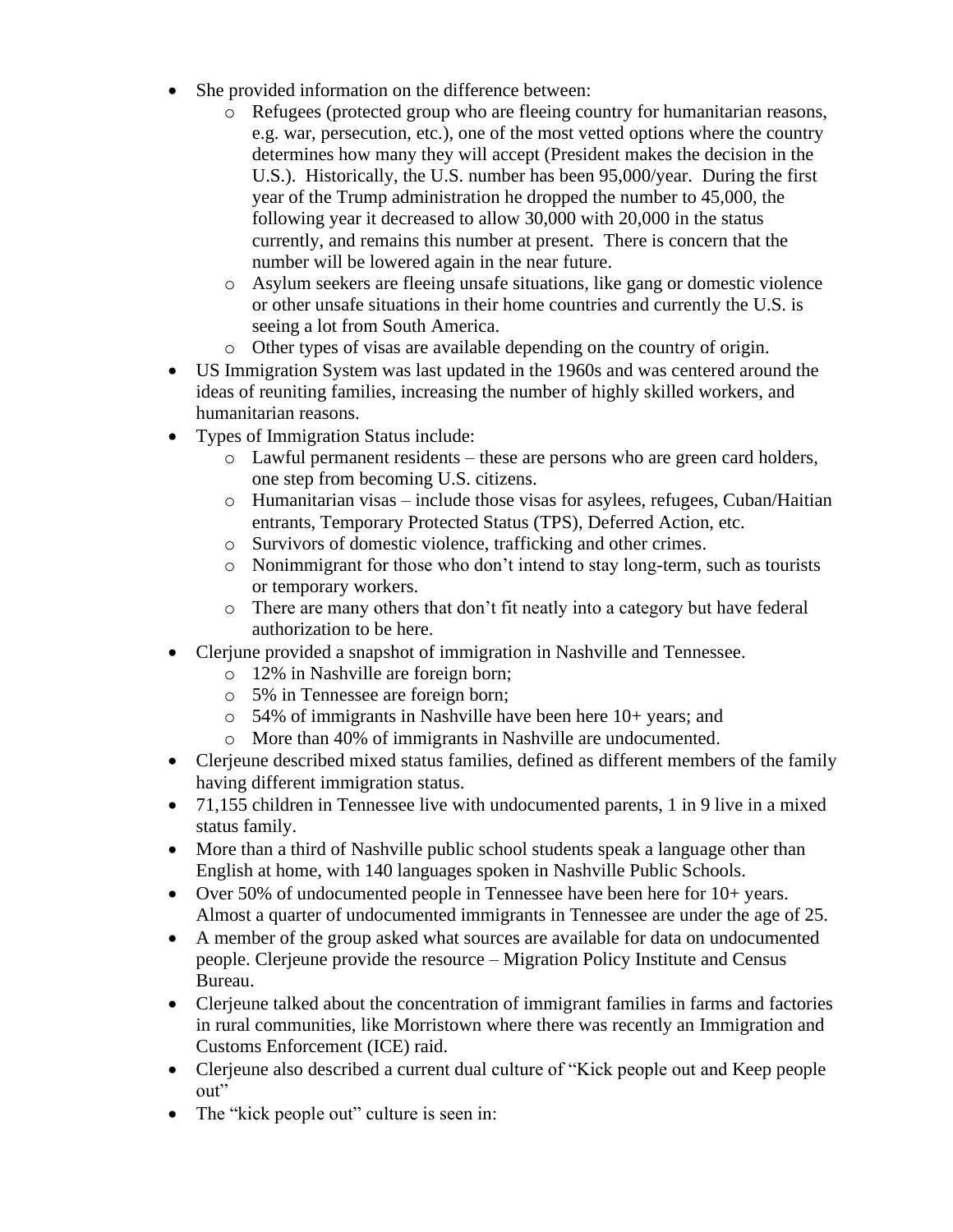- o Deferred Action for Childhood Arrivals (DACA) program. This program is for children who often did not know they were undocumented until they applied for driver's license or went through another government process. The current administration has introduced polices to end the DACA program and current status is under review of several courts.
- o Temporary Protective Status (TPS) exists to address massive humanitarian disaster needs. An example would be the earthquake in Haiti and ability for Haitians to come to the U.S. The current administration want to close TPS, which impacts families who have lived in US for years, work and own homes here.
- o Recently there has been increased enforcement of immigration policies, including an ICE raid in Mississippi, where 600 people were arrested at their factory jobs. Children of these families were at school when they learned their parents have been arrested. Schools had to address immediate logistics, as well as address the trauma, for these students. In Morristown, Tennessee, 600 children did not attend school the day following a raid when 97 people were arrested. Families are living in fear of the uncertainty.
	- One meeting attendee shared about her own personal experience as a resident of Morristown and how it impacts everyone in the community.
	- Another attendee shared about the impact on businesses and how many have closed.
	- And yet another shared of friends who were personally impacted and are still going through immigration proceedings a year after the raid
- The "keep people out" culture may be seen in policies such as:
	- o Family Separation;
	- o Asylum Bans (by excluding domestic violence);
	- o Muslim Bans; and
	- o Cuts to Refugee Resettlement.
- If working with children and families, it is important to be aware and understand what people may be experiencing. Even if families are not directly affected, there is a climate of fear and there is an impact on the entire community.
- "Public Charge" is a term used in immigration law to refer to a person who is primarily dependent on the government for support. Current discussion around Public Charge centers on a proposed new rule to broaden the definition of who is to be considered a public charge to include immigrants who use one or more government programs listed in the proposed rule. As a result of the proposed rule change, children who are legally here are not accessing services. Clerjeune explained because the policy is so complicated, they recommend referring people to talk to their attorneys before making any decision. Kennedy asked what benefits undocumented people can access. Clerjeune said some who have legal status have limited access, undocumented people (unless they have been able to get refugee or another legal status) do not have access to public benefits but do pay taxes and thus are contributing to the public benefits.
- As noted above with children, challenges in immigration work include fear to access health care for any family members, which puts the family and the community at risk
- The Tennessee General Assembly passed a law that prohibited Tennessee from being a sanctuary city/state and allows public officials to ask people about immigration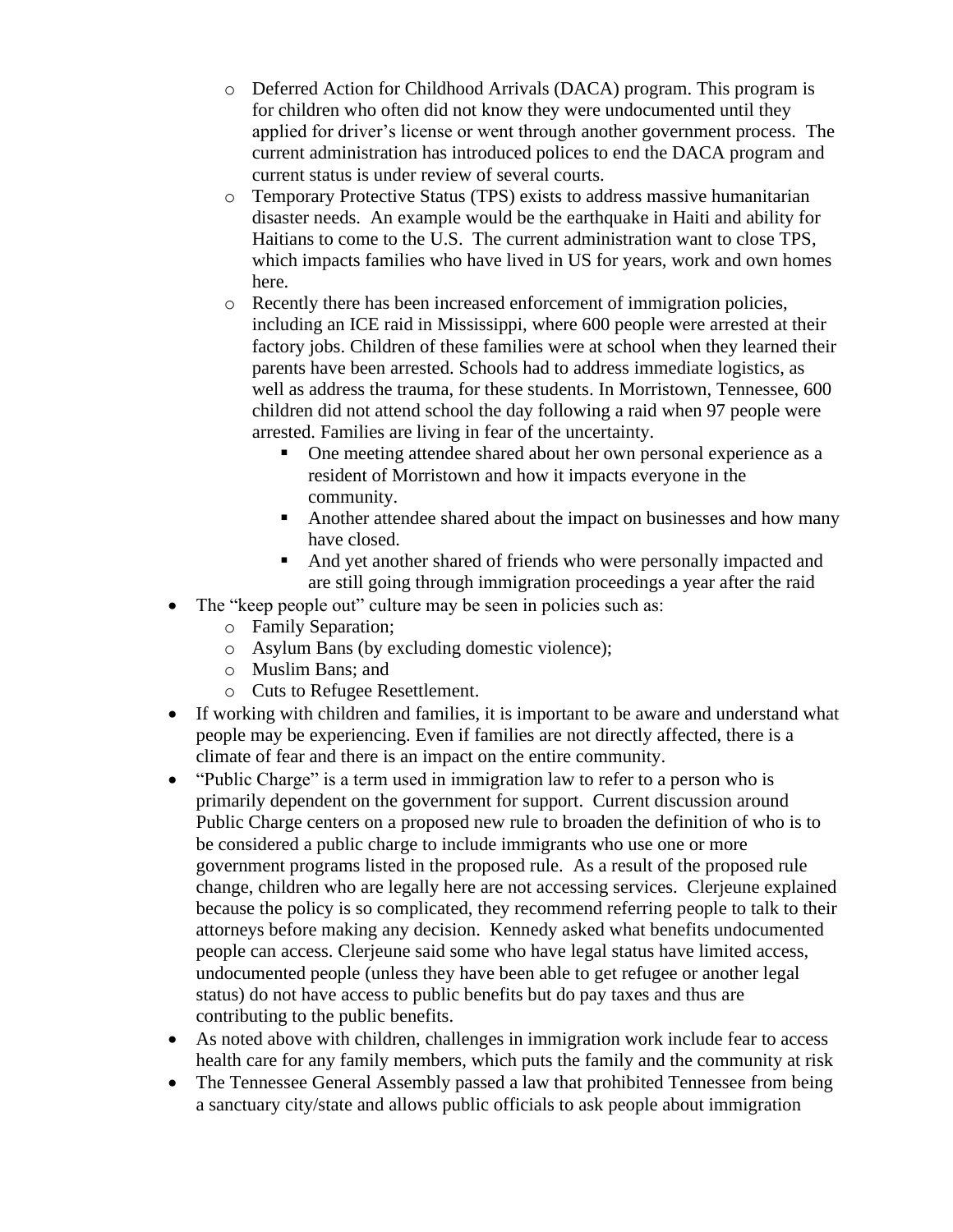status. An example of this would be a parent being asked when going to pick up child from school, creating a climate of fear that impacts entire families and communities.

- Clerieune shared the following as potential responses of what can be done:
	- o Development and implementation of safe zone policies;
	- o Training and preparation of service providers;
	- o Sharing of resources and opportunities for immigrant and mixed status families;
	- o Advocate for families and communities; and
	- o Join rapid response networks in the event of a raid.
- Bradfield asked what makes a warrant an official warrant. Clerieune responded it is only official if it is signed by a Judge (not by an ICE officer). Clerjeune referred to a recent event in Hermitage when the ICE agents did not have an official warrant. The warrant must be signed by a Judge to be a legitimate official warrant. Images of example official warrants are available on the TIRRC website.
- <https://www.tnimmigrant.org/contact>

## **Census Bureau –Naadzama Ashby and Ron Williams (ASK RK about data point he shared)**

- Ashby shared the mission of the Census Bureau.
- She discussed the US Decennial Census Survey with the first one administered in August 1790 by Thomas Jefferson and a requirement that one be completed once every 10 years. More than 5,000 people are hired to complete the survey and count process during a Census year. The Census counts every single person living in the U.S. and this is used to determine the allocation of funding, federal, state, local and tribal governments.
- Specifically, census data is used to:
	- o Distribute \$675 billion in federal funds annually;
	- o Planning and implementing programs and services;
	- o Redistricting legislative districts;
	- o Transportation needs; and
	- o Housing assistance and rehabilitation loans.
- Census information is required by law to be confidential and records are protected under Title 13 of the U.S. Code and cannot be shared with law enforcement or other public officials. Census officers are required to take two oaths, one of which is a lifetime oath, and are not mandated and cannot share anything they witness or learn through the census process, including issues considered "mandated reporting" by other professionals.
- The 2020 Census environment is experiencing distrust of government and hostility around the census. To address this, the Census Bureau strategy is to:
	- o Establish where to count by working with local governments to get the most updated addresses possible. The Bureau is now trying to verify addresses (address canvasing) and will until the end of October.
	- o Motivate people to respond by providing education on the importance and impact of responding to the Census and will continue doing this until the count takes place. 2020 will be the first time for online response option, which allows people to complete the survey electronically (mobile, computer). The questionnaire can still be completed by telephone or mail.
	- o Count the population.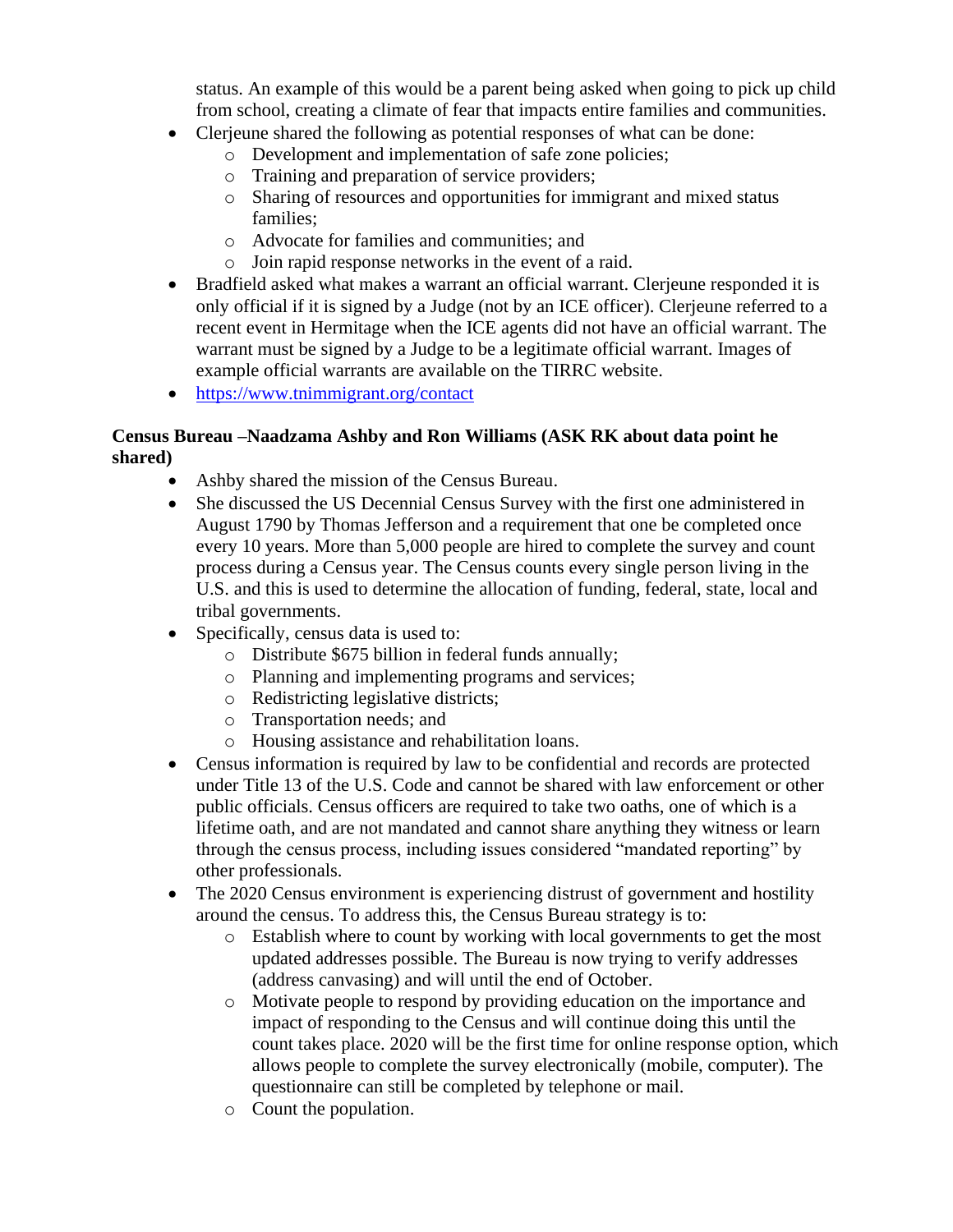- $\circ$  Release counts for redistricting by April 1<sup>st</sup> 2021 and when the data will be available to the public.
- The questionnaire takes 10 minutes to answer, is easy, secure and important to complete.
- The Census Bureau partners with different organizations to get accurate information distributed. They will train and facilitate complete count committees in every county, working with highest official in the community to create the complete count committees. Ashby encouraged anyone in this group was encouraged to participate. At present, all but five or six counties in Tennessee have a complete count committee. Next month will be the first training for the state complete count committee.
- Other ways to partner are to link census website to organization website, provide training space, and/or provide printed materials.
- For those communities that are more difficult to obtain an accurate count on, such as children under 5, education about the process is one of the biggest barriers. Lack of an accurate count impacts services and resources available to families. It is estimated in 2010, 1.4 million children went uncounted. Additionally, persons who are homeless are a more difficult community to obtain an accurate count as this population is counted by administrative record using a point in time count with different local homeless coalitions. People with mental health and behavioral challenges are also hard to count, often because they do not know or understand the importance of completing the survey.
- For more information on working with the 2020 Census, an online job application is now available at www.2020census.gov/jobs.
- Spurlin asked about availability of a social media toolkit. Ashby said she would be happy to share the social media toolkit with the group so the language and infographics can just be copied and pasted.
- Ashby introduced Ron Williams, the Data Dissemination Specialist. He is not a part of the Decennial Staff and is a permanent employee of the Census. He is available to assist with data for needs like grants, etc. He reviewed his role and the opportunities to use the data from the census.
- Williams shared some of the types of data he can make available. Between each census, all the data is an estimate, including:
	- o Age and nativity of children under 18;
	- o Health insurance coverage and status by citizenship status; and
	- $\circ$  Disability characteristics 15.4% of population in Tennessee has a disability – this determines availability of handicap parking, etc.
- Williams shared about the Census Data Training Academy. Agencies can request free data training and individuals can subscribe to [www.Census.gov/academy](http://www.census.gov/academy) to join the Census educational hub and to receive updates.
- Williams invited the group to request data at [census/askdata@census.gov.](mailto:census/askdata@census.gov) Responses should be received in 24-48 hours. Williams also shared his contact information [Ronald.l.williams@census.gov.](mailto:Ronald.l.williams@census.gov)
- Williams also shared the University of Tennessee has a state data center Tennessee State Data Center located on campus.<http://tndata.utk.edu/>

# **Networking Lunch**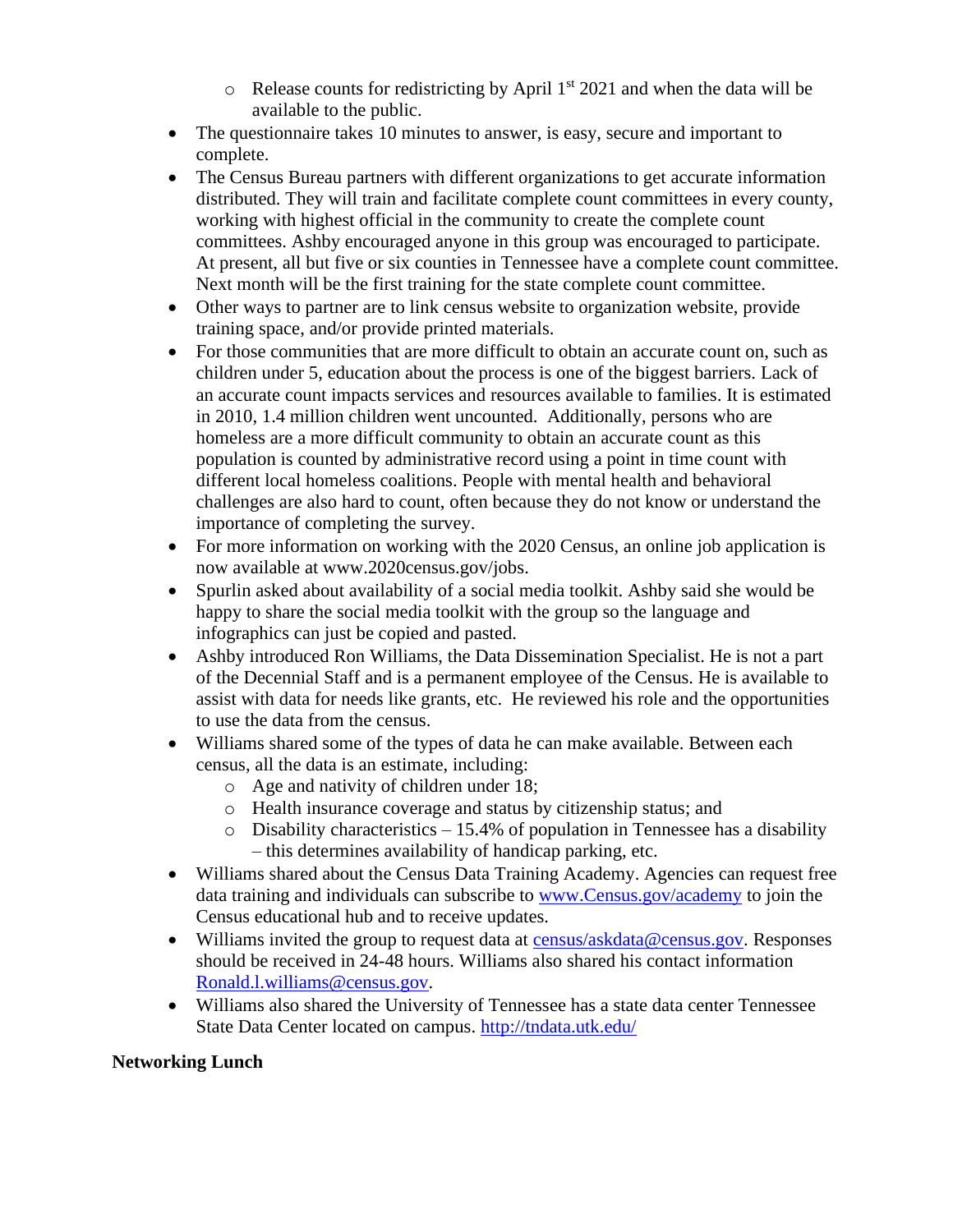# **Statewide Young Adult Leadership Council (YALC) - Jules Wilson, Youth and Young Adult Coordinator, TN Department of Mental Health and Substance Abuse Services**

- Wilson introduced herself and YALC members, Garrett Spurlin and Crystal Hutchins.
- Wilson reported on recent discussions with YALC and who had experiences/lived experiences with immigration issues and support from YALC for continuing to focus on and find resources and solutions for immigrant needs and concerns.
- Spurlin noted the SOC guiding principles include immigrants and their needs. He said it is important to SOC as well as everyone in the room.

### **Tennessee Justice Center - Kinika Young, Director of Children's Health**

- Kennedy introduced Young and explained the mission of the Tennessee Justice Center.
- Young gave an overview of immigrant eligibility for public health insurance in Tennessee and discussed public benefits available including, SNAP
- Young noted the Personal Responsibility and Work Opportunity Reconciliation Act (PRWORA of 1996) passed by Congress, begun during the Clinton Administration. This act created two categories of immigrants for federal benefit eligibility purposes: qualified or not-qualified.
- Young mentioned a note on how the Public Charge proposed rule change will impact immigrants, but *also* non-immigrants too. Medicaid, SNAP, (not WIC), CHP, public housing, and cash assistance programs could be impacted by this change because funding from the Federal Government is based on how many people are enrolled. With less people enrolled, there could be less money made available for benefit programs.
- To be identified as "qualified" means a person can receive federal benefits, but many are barred from receiving federal benefits until they have had a qualified status for five years.
- Young noted that "qualified" immigrants including: Lawful Permanent Residents, (LPR/Green Card), refugees, asylees, aliens paroled in the U.S., aliens whose deportation is being withheld, battered immigrants and children, Cuban/Haitian entrants, aliens granted conditional entry, and victims of a severe form of trafficking/human trafficking.
- Young referenced eligibility qualifications for TennCare & CoverKids for the following groups - Amerasian Immigrants, aliens who are members of a federallyrecognized Indian tribe, American Indians born in Canada, aliens who are honorable discharged veterans or active duty members of the U.S. Armed Forces, plus their spouse and dependent children, Afghani and Iraqi aliens granted Special Immigrant Status, and aliens who are victims of a severe form of trafficking.
- Young noted that "qualified" immigrants are potentially eligible for TennCare, CoverKids, and other public benefit programs such as TANF (Families First) and SNAP (food stamps). Some qualified immigrants are subject to time-related requirements.
- Young discussed Time-Related Requirements including the 5-year bar and the 7-year bar and those who could be exempt from the 5 and 7-year bar. The 5-year bar is a period of ineligibility for all federally-funded benefits, including full TennCare and CoverKids. The 7-year bar is a period of eligibility granted to qualified aliens with a specific humanitarian status and who are exempt from the 5-year bar.
- Exemptions from the 5-year bar must still meet all other eligibility standards. (List of those exempt from 5-year bar are in the slides.)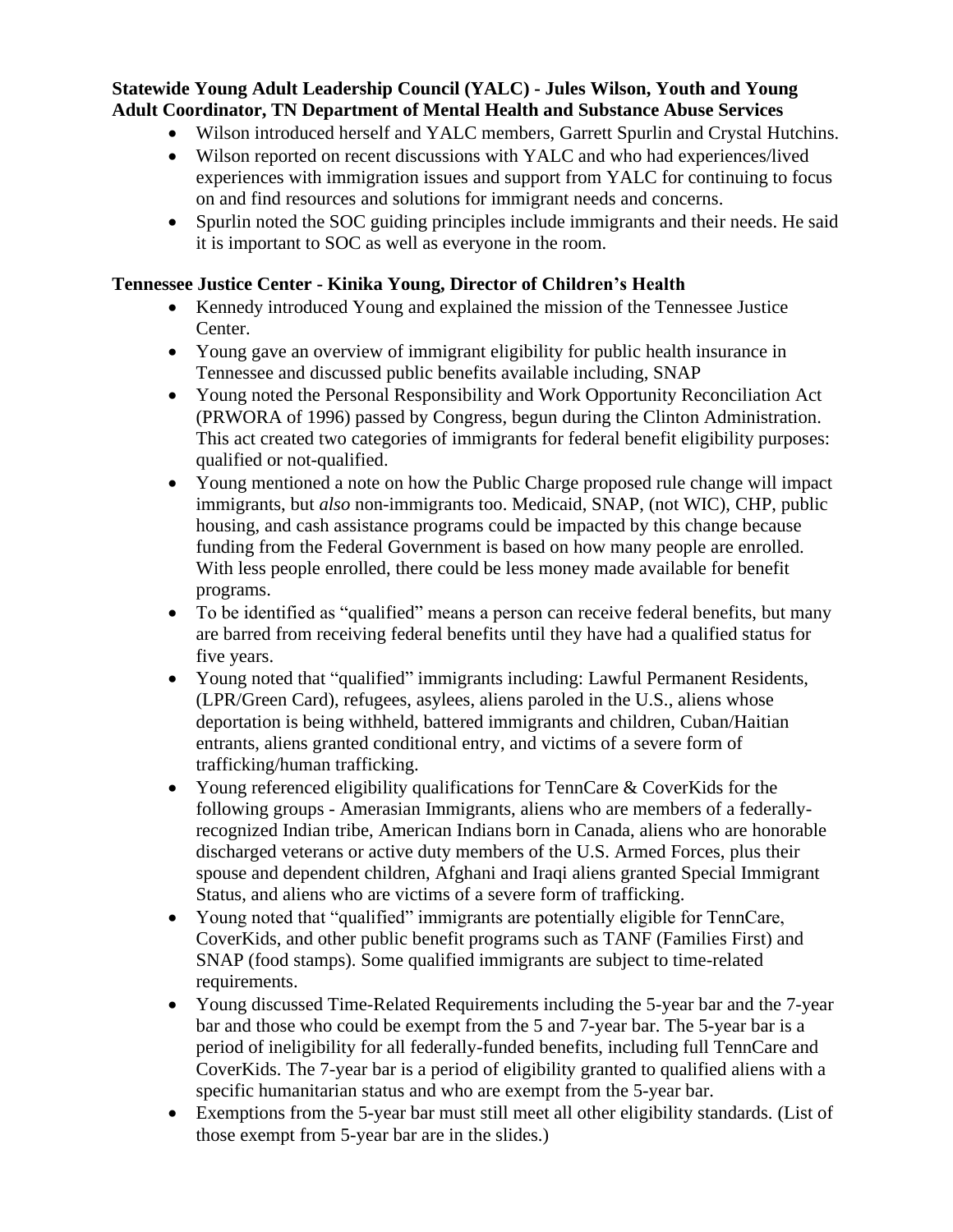- Young explained how immigrants can access TennCare and CoverKids during the 5 year bar. Detailed eligibility is included in the slideshow (refer to slides).
- Qualified aliens exempt from the 5-year bar must meet all categorical and financial requirements for an open TennCare program. Refugees, asylees, and other humanitarian groups of immigrants, veterans, active duty military and their spouses and children, and certain other immigrants can get CoverKids without a 5-year waiting period.
- Those included in the 5-year bar are Legal Permanent Residents (LPR) that are admitted on or after 8/22/1996, aliens paroled for at least 1 year, and battered immigrants and children.
- Some can access TennCare and CoverKids benefits during the 5-year bar in emergency situations: Emergency TennCare may be accessed if categorical and financial requirements for an open TennCare program are met. Pregnant women can get maternity benefits through CoverKids as an unborn child counts in the mother's household. Access is limited to prenatal, delivery, and 60 days postpartum.
- TennCare accessibility after the 5-year ban expired on the 5-year anniversary of the individual received "qualified alien" status. Once expired, the individual "may apply for Medicaid benefits as if he/she was a U.S. citizen." They must meet categorical and financial requirements for an open TennCare program to be eligible.
- After the 5-year ban, CoverKids may be accessible if eligible: 18 or younger or pregnant, a Tennessee resident, within 250% FPL, ineligible for TennCare, uninsured or insured without maternity benefits, or if child held a qualified status for at least five years. If a person is pregnant they do not have to hold a qualified statue for any amount of time.
- Young noted the definitions in the Immigration and Nationality Act, Refugee Education Assistance Act of 1980, and the Foreign Operation, Export, Financing and Related Programs Appropriations Act of 1988 to explain how qualified aliens are potentially eligible for TennCare for the first seven years after refugee, asylee, or other humanitarian status is granted.
- Young said veterans, active duty members of the Armed Forces of the U.S., and spouses and children of veterans or active duty military personnel are excluded from the 7-year period. Refugees, asylees, Cuban and Haitian entrants, aliens whose deportation is being withheld, aliens admitted as an Amerasian immigrant, and Afghani and Iraqi aliens granted Special Immigrant Status are included in the 7-year period. To access TennCare during the 7-year period, one must meet categorical and financial requirements of an open TennCare enrollment.
- Young explained that anyone who is not a citizen or "qualified" immigrant, including those who are lawfully present and those who are undocumented is considered "notqualified."
- Individuals who enter and reside in the U.S. without notification or proper permission from the U.S. government (undocumented) or individuals admitted for a temporary purpose (i.e. foreign students, visitors, foreign government representatives, temporary workers, or members of foreign press) are considered "not-qualified."
- Immigrants that are categorized as "not-qualified" are not eligible to receive full TennCare benefits, but may be eligible for limited emergency medical services. "Notqualified" immigrants do not have to be documented, but must be otherwise eligible for TennCare except for immigration status. Hospitals are required to give emergency care to everyone in crisis and cannot report people to ICE.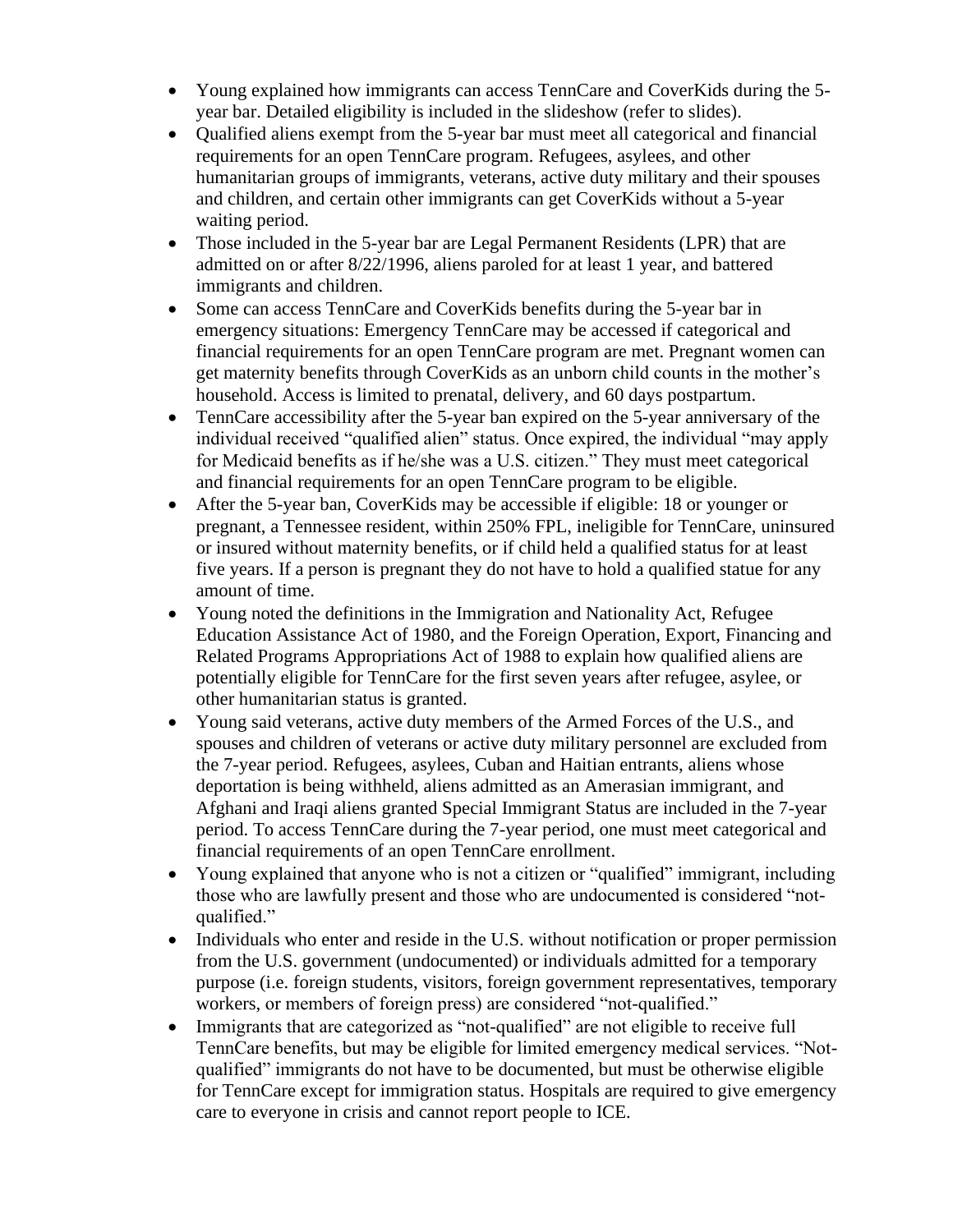- Young further explained emergency benefit services for those "not-qualified." Emergency coverage is not retroactive and will not begin prior to date of application. Application for Emergency TennCare occurs on the day of admission to ER. TennCare recommends faxing the streamlined application to Tennessee Health Connections. Applications to the federal Marketplace can also be made.
- Young also explained how Emergency Medical Services or CoverKids can be accessed for Not-qualified Pregnant Women and for babies under one year of age as presumptive eligibility.
- Young gave some immigrant eligibility scenarios for the audience to illustrate how members of the same family can have various degrees of eligibility for further understanding.

### **Serving the Immigrant Population – A Panel of Providers – Amber Hampton, Mental Health America; Rebecca Swift, Siloam Health; and Donna Johnson, Family & Children's Services**

- Kennedy introduced the panel guests and allowed each panel member to give background information on their services.
	- o *Mental Health America*  Hampton discussed Offices on Trafficking in Persons (OTIP) hotline, which services immigrants that have been victims of human trafficking. Hampton explained how immigrants with T-Visa, U-Visa, or under other circumstances can receive help through their services and can be connected with lawyers.
	- o *Siloam Health -* Swift told about the Primary Health Clinic in Nashville that provides medical screenings, vaccines, and other health services to immigrant populations in the Nashville area without risk of reporting to ICE.
	- o *Family & Children's Services -* Johnson discussed how many services their agency provides including Community-based services, MMPS Schools, Family Resource Centers, Building Strong Brains and a health-access pillar that helps people enroll in TennCare, provision of health navigators to navigate insurance marketplace. Victims of Crimes Act (VOCAT) funding helps to support bilingual, multi-cultural counselors to provide free counseling services to help with the immigrant populations. Families-first recipients can receive mental health services from 10 different locations. Johnson also discussed their Warm Line for Crisis.
- McGee asked about privacy issues concerning 'sharing' information. Swift said HIPPA laws keep them from disclosing anything, unless by subpoena. Johnson also noted HIPPA. Hampton said because of federal funding, release forms are given and signed so that they can report information that the federal government requires.
- Wells asked about disclosure of illegal activities from patients. Panelists discussed how many of their forms do not require social security numbers or other identifiers to protect them and help them get services without noting their immigrant status.
- Spurlin asked how the panelists would recommend everyone in the room to assist with helping immigrants. Panelists answered varied. Hampton mentioned being knowledgeable enough to help persons in crisis and dispel fear. Swift mentioned being kind, understanding, and getting to know your immigrant community. Swift recommended a local Food Crawl to experience different cultures. Johnson mentioned being involved with your community and helping inform others of resources you know. Kennedy recommended voting in elections. McGee